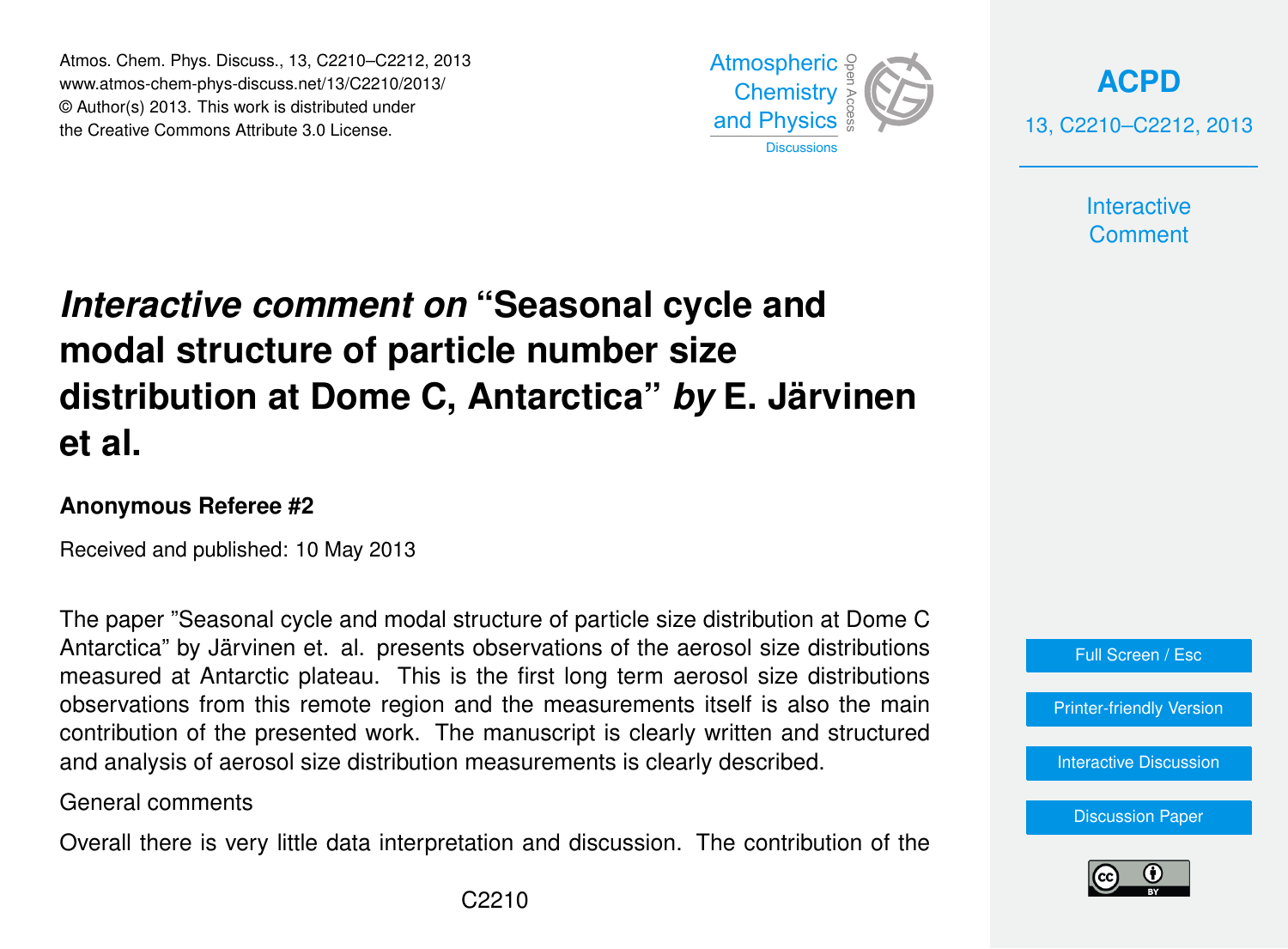paper to scientific community is reduced to presenting observations. These are beyond any doubt very valuable, but adding more on interpretation will make the paper significantly stronger. For example, I expect that there are available local meteorological data and/or trace gas measurements. Authors can also try to use air mass back trajectories or tools like FLEXPART and study if there is a preferential air mass origin or meteorological conditions for various types of nucleation events reported. On my opinion, in current state presented work is more on level of high quality measurement report, but not a scientific paper.

Detail and technical comments

Authors use modal fitting procedure. It is not clearly stated in text, but I assume that each size distribution was fitted. With respect to very low aerosol number concentrations, what was the counting statistics error for individual bins and how that could influence fitting results and growth rate calculations? Purely visually I doubt that authors can present growth rates in nm with one decimal precision.

Besides DMPS, was there also condensation particle counter measuring aerosol number concentration to which the size distribution integral number can be compared?

Chapter 2.2.4 is just repetition from earlier published papers and can be excluded.

Page 6, line 21: How many events were actually excluded?

Page 10, lines 19-21: Neumayer is a coastal station, thus the observed variability might not be due to stronger mixing of the boundary layer (it is not really clear what authors have in mind here), but thanks to stronger influence of the marine air with higher aerosol loading. Check e.g. [Weller et al., 2011]

In summary, the paper contribution is presenting unique data set with unique observations (e.g. wintertime aerosol formation events during polar night), but the lack of interpretation is the major weakness. After the authors will improve that part, I recommend to accept the paper for publication in ACP.

**[ACPD](http://www.atmos-chem-phys-discuss.net)** 13, C2210–C2212, 2013

> **Interactive Comment**



[Printer-friendly Version](http://www.atmos-chem-phys-discuss.net/13/C2210/2013/acpd-13-C2210-2013-print.pdf)

[Interactive Discussion](http://www.atmos-chem-phys-discuss.net/13/5729/2013/acpd-13-5729-2013-discussion.html)

[Discussion Paper](http://www.atmos-chem-phys-discuss.net/13/5729/2013/acpd-13-5729-2013.pdf)